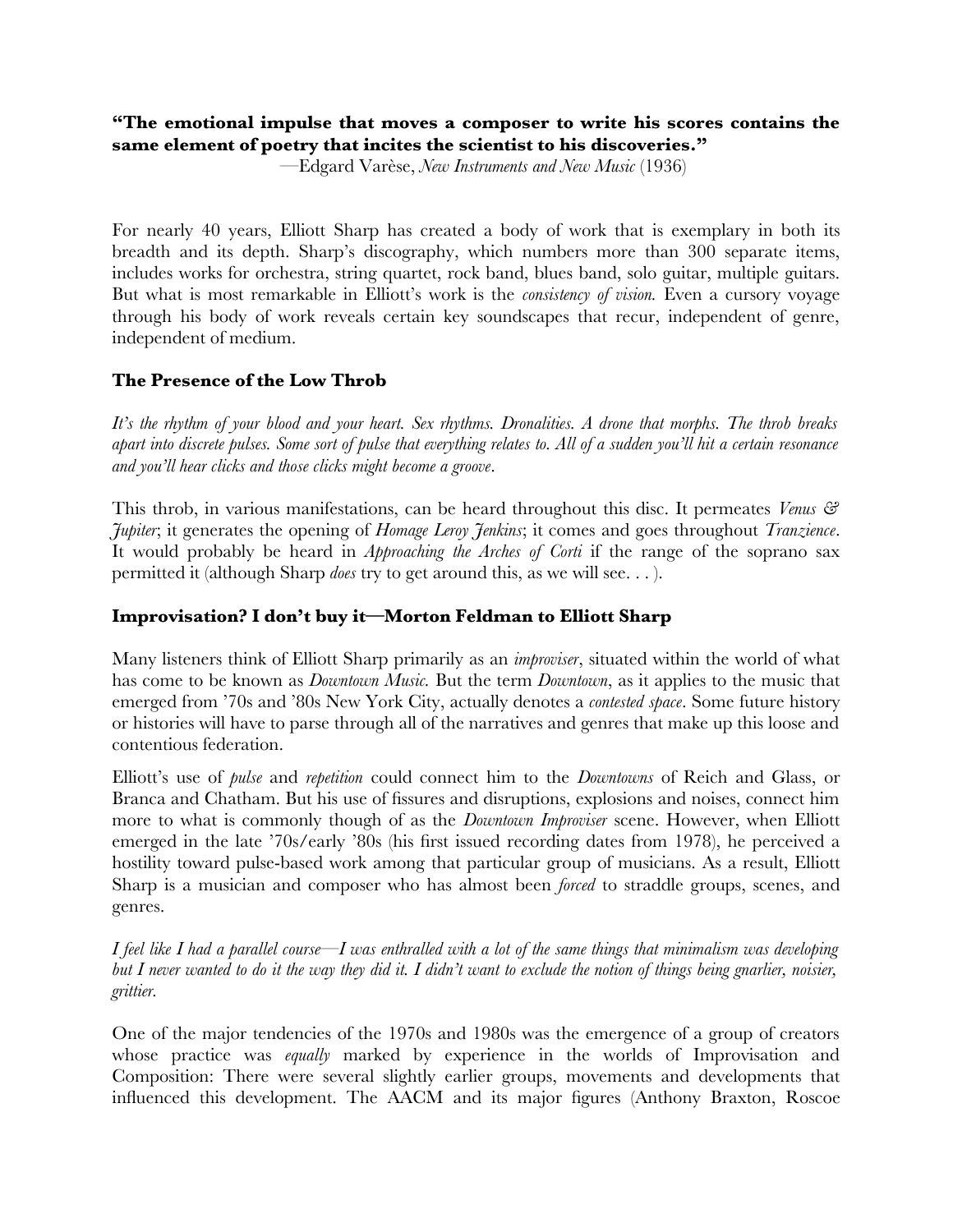Mitchell, Wadada Leo Smith, etc.) have been centrally important as both an inspiration and an influence. But there was also the group of *post–Cagean* composers (Christian Wolff, Earle Brown, Cornelius Cardew) and their (sometimes uncomfortable) relationship with the line between *Open Form Composition* and *Improvisation*. There was the widely-distributed series of works that Karlheinz Stockhausen created with a core ensemble—some of which bore the moniker *Intuitive Music*. And one would be remiss not to mention the important influence that non-Western ensemble musics such as gamelan, gagaku, and the music of the Central African Pygmies had on this tendency.

At a certain point **just** playing improvised music ceased to be meaningful. You build structured music, you create scores. But the natural habitat of the musicians who compose scores is not necessarily a place that we're comfortable *in either.*

### **Most of the impulse comes from observing physical phenomena**

A background in science and math marked Elliott Sharp on the deepest of levels. Anyone who has even the slightest knowledge of Sharp's music knows that Fractal Geometry, studies of Flocking, and the Fibonacci Series are key concepts which inform his thinking and his choicemaking. But dystopia and the decaying industrial world are also central. And notions of *disruption* are never far from this rigorous yet unschematic thinker's mind:

*Some of the sections are based on Fibonacci numbers and some . . . it goes until it stops feeling good.*

# **We are just the upper partials of the Big Bang**

## *Tranzience* (2013)

The transient is the short burst of harmonics and noise at the beginning of any sound. Loud, rich, full of non-periodic components and high frequencies, they are the bow sounds, the spit sounds, the scrapes, the sounds that the casual listener tends to unconsciously filter out of their perception of the "musical."

But when these sounds are slowed down, they reveal

*landscapes, textures, and rhythms unheard and unpredicted in the original sound.*<sup>1</sup>

*Tranzience* is *not* an actual transcription of these slowed-down artifacts. Rather, it is an imagined recreation of this process, based on thirty years of experience with this phenomenon.

In order to facilitate the creation and performance of these Transients, Sharp fashioned aluminum "tube bows." These bows are smoothly polished on one side and with carved grooves on the other (they make their first appearance in the piece about 7 minutes into the recording). In working on this piece, with its unique challenges, Sharp was aided immeasurably by the flexibility and creativity of the performers:

<sup>1</sup> Elliott Sharp, *some notes*, email Jan. 30, 2016.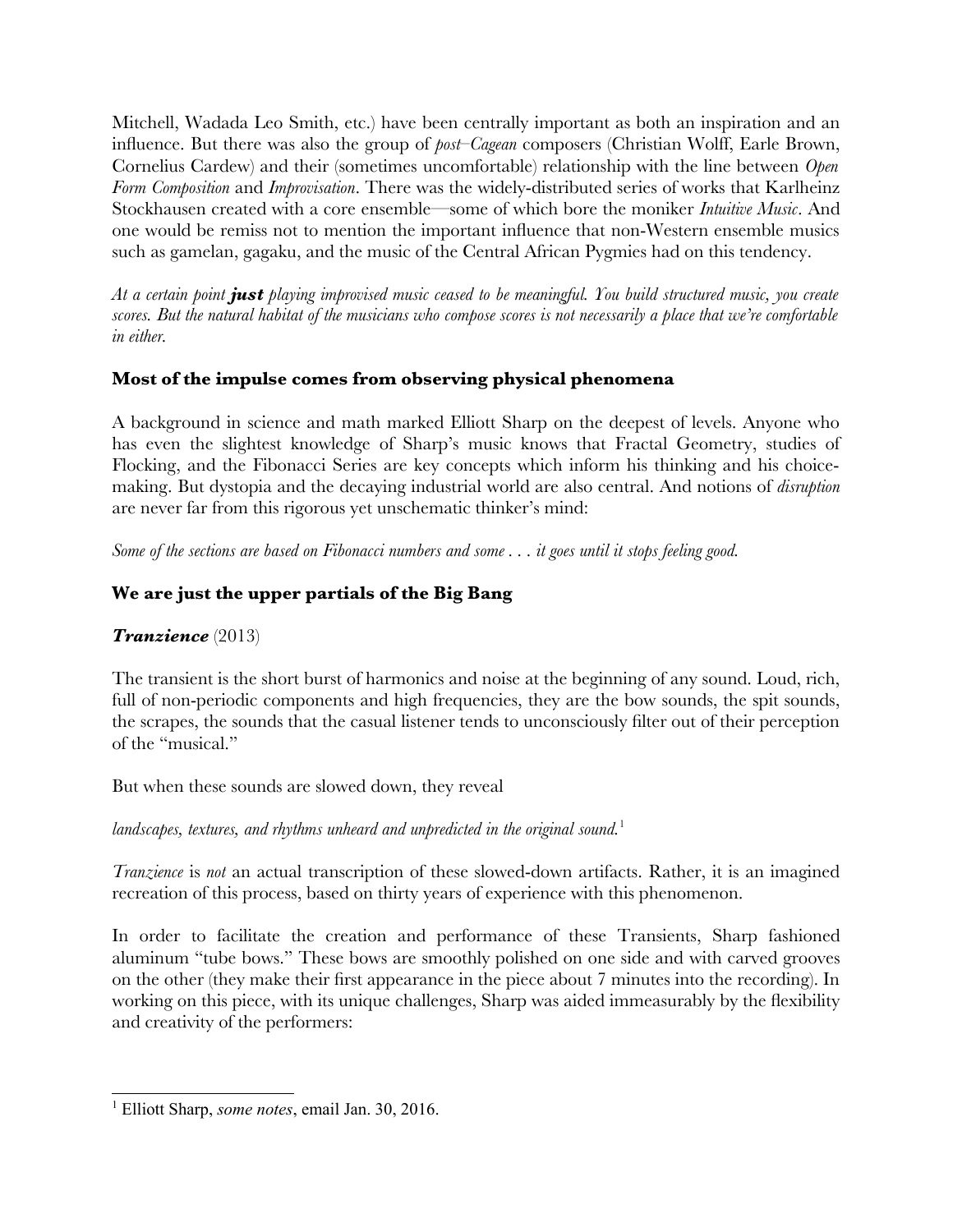*The young players, they're comfortable rhythmically with a lot of different impulses—that's why the JACK Quartet inhabits the music in a way that none of the others did.*

*Tranzience—*the pun implicit in the title is not unintentional: Elliott points out that *Tranzience* refers to these bits of sound, but it also has to do with *the transient nature of everything.* As one ages, one has the feeling that time is speeding up. . . . Twenty years ago, writer Mark Dery spoke of the "unexpected humanism at the heart of Sharp's cyberpunk aesthetic, an embrace of the nonlinear dynamics of human intelligence that is ultimately antithetical to cyberpunk's emphasis on the technological. . . ."2 And now, Elliott Sharp is the devoted father of young twins. He used to feel like an alien*—*but now he feels like a cook. . . .

The string quartet is an instrumentation that is *much more* than an instrumentation. It brings with it the weight, but also the *baggage* of History and Tradition. Here is one place where Elliott speaks of *influence—*particularly the quartets of Lutoslawski and Ligeti. But to my ear, this piece also looks *forward*—more than with any other piece on this disc, I hear the reflection of contemporary Sound Art in the way that the sonic objects sometimes seem to hang in space, changing almost imperceptibly.

## **Translation is the Essence**

## *Approaching the Arches of Corti* (1998)

*Cor ti arch—That formed by the junction of the heads of the inner and outer pillar cells of Corti in the inner ear*<sup>3</sup>

The late Steve Lacy arguably did more than any other musician to bring the soprano saxophone into the world of modern jazz and improvised music. While a student at Bard College, studying with trombonist Roswell Rudd, Elliott Sharp encountered Lacy, Rudd's lifelong musical partner. The soprano saxophone is found in both straight and curved form. But this piece specifically demands four *straight* soprano saxes.

A good portion of the piece is played with the bells of the straight soprano saxophones jammed into the calves of the players to produce low glisses and split tones. I was initiated into the joy of the leg-mute by Steve Lacy who used it *to extend the soprano's range downward*. 4

When I first heard this work I was amazed by the variety of the sounds produced through the leg muting. I was very curious to find out how all of this was notated. In fact, the score's notational solutions are elegantly simple (*full leg mute, leg mute to bend note down, open leg mute*, etc.). We live in an age of hyper-notation, and I wondered what was behind this simplicity.

We had a Boy Scout troop that was sponsored by IBM and we were learning Fortran. The ideal for any of us was *to write one line of code and have it generate this incredibly complex system.*

<sup>2</sup> Dery, Mark. *Escape Velocity: Cyberculture at the End of the Century*. NY: Grove Press, 1995.

<sup>3</sup> http://medical-dictionary.thefreedictionary.com/Corti+arch

<sup>&</sup>lt;sup>4</sup> http://zoarmusic.tumblr.com/post/128725734315/sept-1-recording-homage-leroy-jenkins-and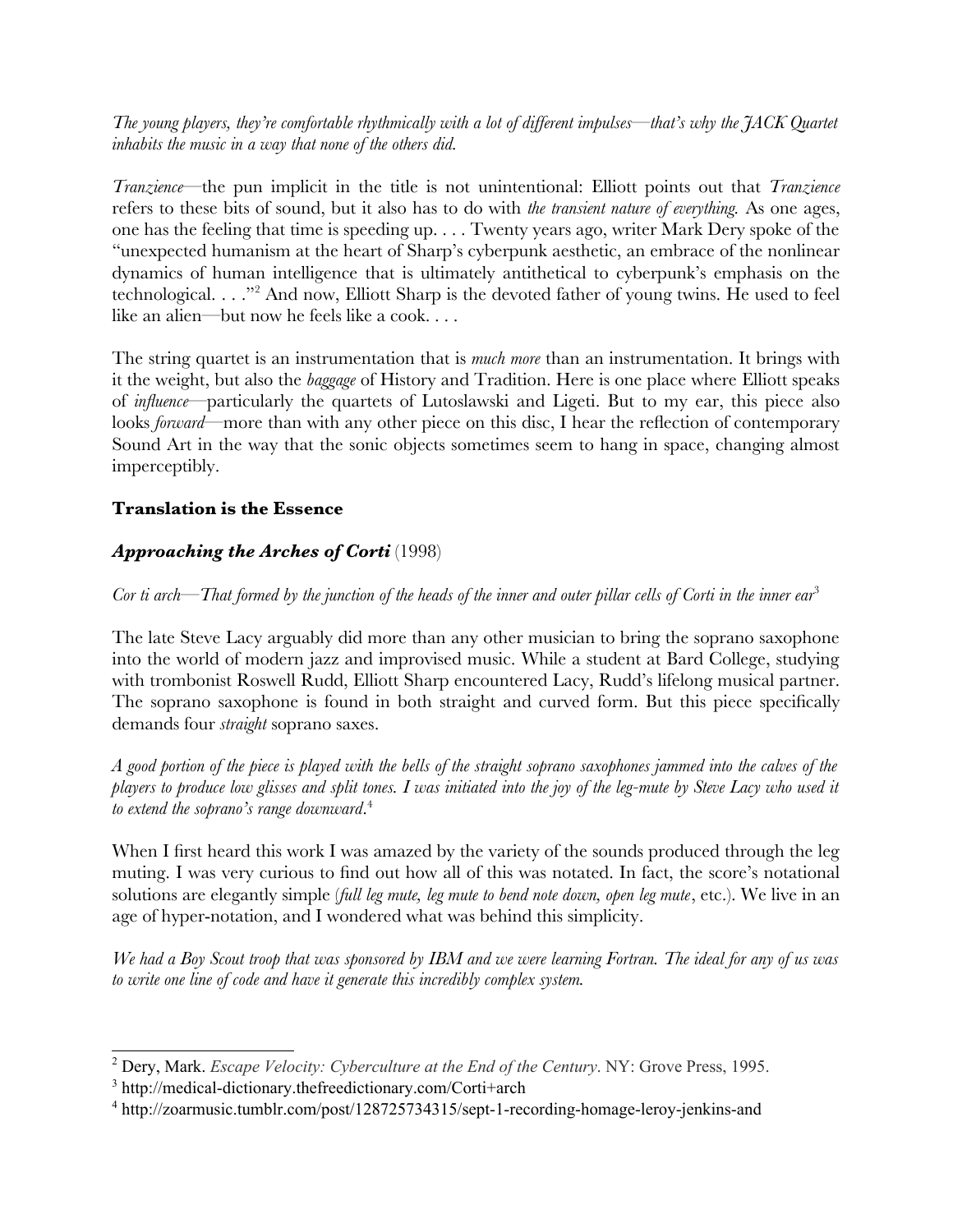I want the accidents. I want what happens when players put something of their own into it. I like the idea of a *piece that's clearly the same piece every time it's played but every performance has enough difference*.

*A lot of the compositional ideas come from having been a performer for so long.*

This is where you can really feel the improvisational sensibility in Elliott's work. More than in the note choices or the rhythmic choices, it's those timbral variations and the play of the things that operate there that really reveal the practiced improviser in these works.

The striking initial leap from (concert) A flat to B an octave above which generates so much of the material of this composition evokes Varèse (especially *Nocturnal* and *Intégrales*) for me. But Elliott more or less disavowed direct influence (although his 2011 *Spectropia Suite* imagines a 1931 meeting between Varèse and Duke Ellington!). Rather, he referenced the great musicologist Curt Sachs and his discussion of one of the earliest melodic formulas, the "tumbling strain."

Its character is wild and violent: after a leap up to the highest available note in screaming fortissimo, the voice rattles down by jumps or steps or glides to a pianissimo respite on a couple of the lowest, almost inaudible notes; then, in a mighty leap, it resumes the highest note to repeat this cascade as often as necessary. In their most emotional and least 'melodious' form, such strains recall nearly inhuman, savage shouts of joy or wails of rage and *may derive from such unbridled outbursts.* <sup>5</sup>

## **The language is current but the scene is not. We're disappearing**

## *Homage Leroy Jenkins* (2008)

Leroy Jenkins (1932–2007), violinist, composer, and key member of the AACM. Jenkins' work with the legendary Revolutionary Ensemble provided a early key experience for Sharp when this trio (Sirone, bass; Jerome Cooper, drums) performed at Bard College in 1972.

### *They combined the intensity of Jimi Hendrix with the delicacy and intimacy of a chamber trio.*

As our generation moves into its 60s, loss becomes more of a subject. More and more Memorials are composed. But these are not just memorials for the great figures that they commemorate. They also function as memorials for the whole way of life and culture that shaped us. And for the music that made us want to be part of this world of music.

Violinist Rachel Golub does an incredible job of channeling Jenkins' raspy, scratchy, sweet-sour intensity. Although this piece is fully notated, the translation of Jenkins' improvisational idiom consists of way more than merely the transcription of some of his phrases. The whole *ethos* of the piece moves in and out of an improvisatory feeling, like the *head–solo–head* of Jazz Vocabulary. And the triplet figures that function as an *idée fixe* throughout this piece are a brilliant evocation of a key aspect of Jenkins' soloing.

<sup>5</sup> Sachs, Curt. *The Wellsprings of Music*. The Hague: Martinus Nijhoff, 1962, pg. 51.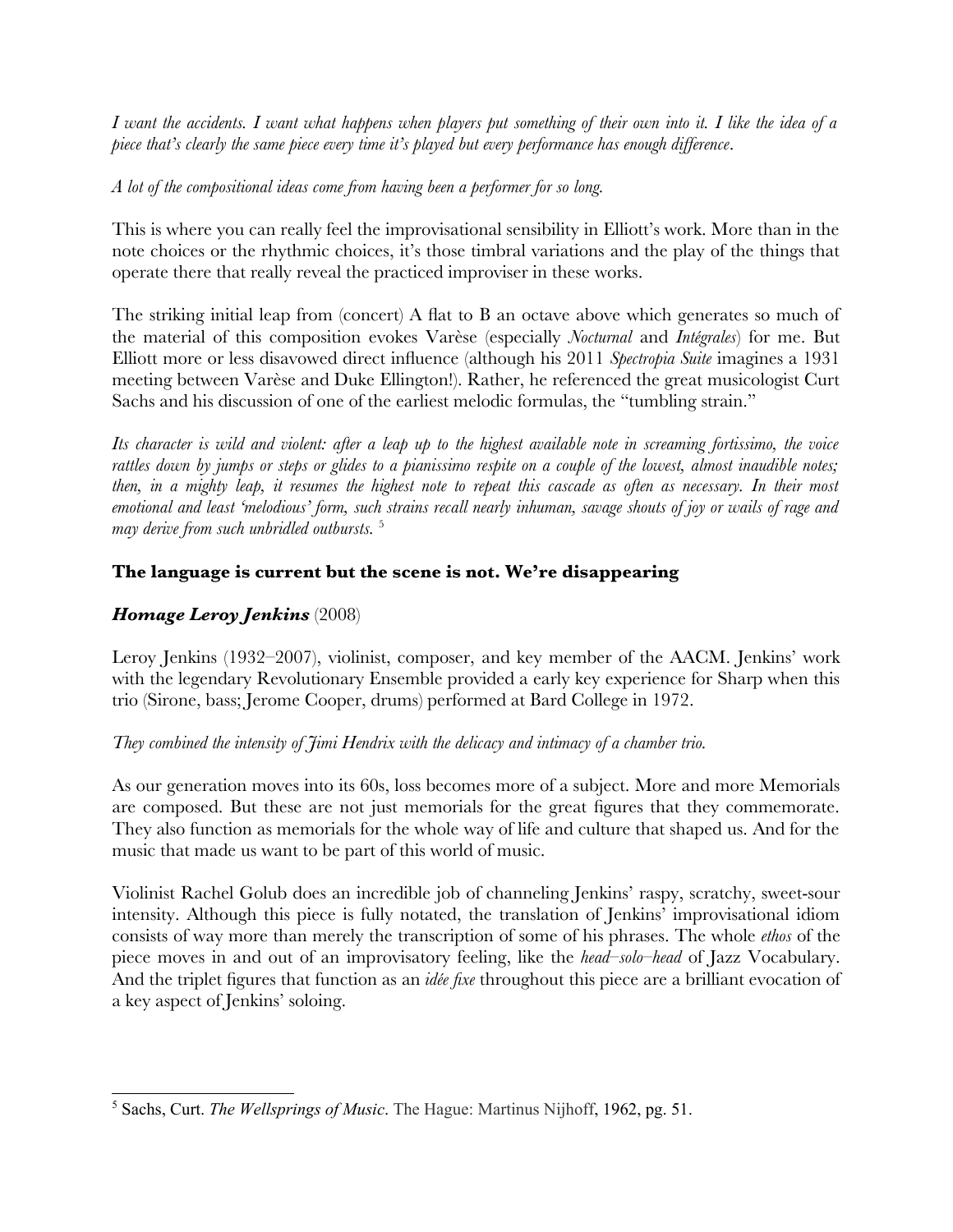## **Popping between the Layers**

## *Venus & Jupiter* (2012)

*Venus with Jupiter or Venus against? Opposition, resonance, interlock.*<sup>6</sup>

*Venus*  $\mathcal{C}$  *Tubiter* is a particularly successful example of Elliott's complicating the relationship between his "Social Music"—Open Form pieces meant to be played by musicians conversant with some kind of shared vocabulary that relates to group improvisation—and his fully-notated work. In its relentless, driving, throbbing nature, *Venus & Jupiter* evokes Sharp's 1998 masterpiece of structured group improvisation, *SyndaKit.* On this recording, Elliott occasionally jumps in, performing a guitar part that functions somewhat like a continuo in Baroque music. Unscored, but dependent on a moment-to-moment engagement with the written score.

Also, several pages of the score utilize a unique form of notation:

An image from the score is processed, using modulation, feedback, and filters to shape the extrapolations of the players. I ask the players when playing the graphic section to proceed from the preceding notated parts and advance to the next notated section, keeping in mind the implied rhythms, contours, and densities of the graphic, but not to *deviate too much (just enough!) from the narrative arc.*<sup>7</sup>

*Venus & Jupiter* benefits from a remarkable performance, where some of New York's most creative musicians demonstrate that they are right on board with Elliot Sharp's unique sense of gesture and rhythm, where *you build up a certain sound*—*some activity* but this is then inevitably followed by that trademark *disruption of flow to create a new flow*.

## **The notion of disruption**

Mathematics and the various sciences are just ordered ways of looking at and analyzing all of the raw data supplied by the universe. It's all about mappings and correspondences. At the same time, my work often takes a *speculative and irrational/intuitive approach. It includes both the ordered and rational, the intuitive and irrational, and the acoustics of the ear.*<sup>8</sup>

As *Venus & Jupiter* flows into its exhilarating conclusion, we come to the end of this—necessarily incomplete—overview of some of Sharp's recent chamber music. We may well be living in a decaying industrial world, but there is cause for optimism in noting that, well into his seventh decade (!), Elliott Sharp is *flourishing*—as prolific and more committed than ever to his unique vision. —*Anthony Coleman*

(All quotes are taken from an Elliott Sharp interview by Anthony Coleman, taped March 23, 2016—except where noted.)

*Composer/pianist Anthony Coleman has recorded fifteen CDs under his own name, and he has played on more than 150 others. He has been a member of the faculty of the New England Conservatory since 2006.*

<sup>6</sup> Elliott Sharp, *some notes*, email Jan. 30, 2016.

<sup>7</sup> Ibid.

<sup>8</sup> Elliott Sharp interview with Mike McGonigal, http://bombmagazine.org/article/2582/elliott-sharp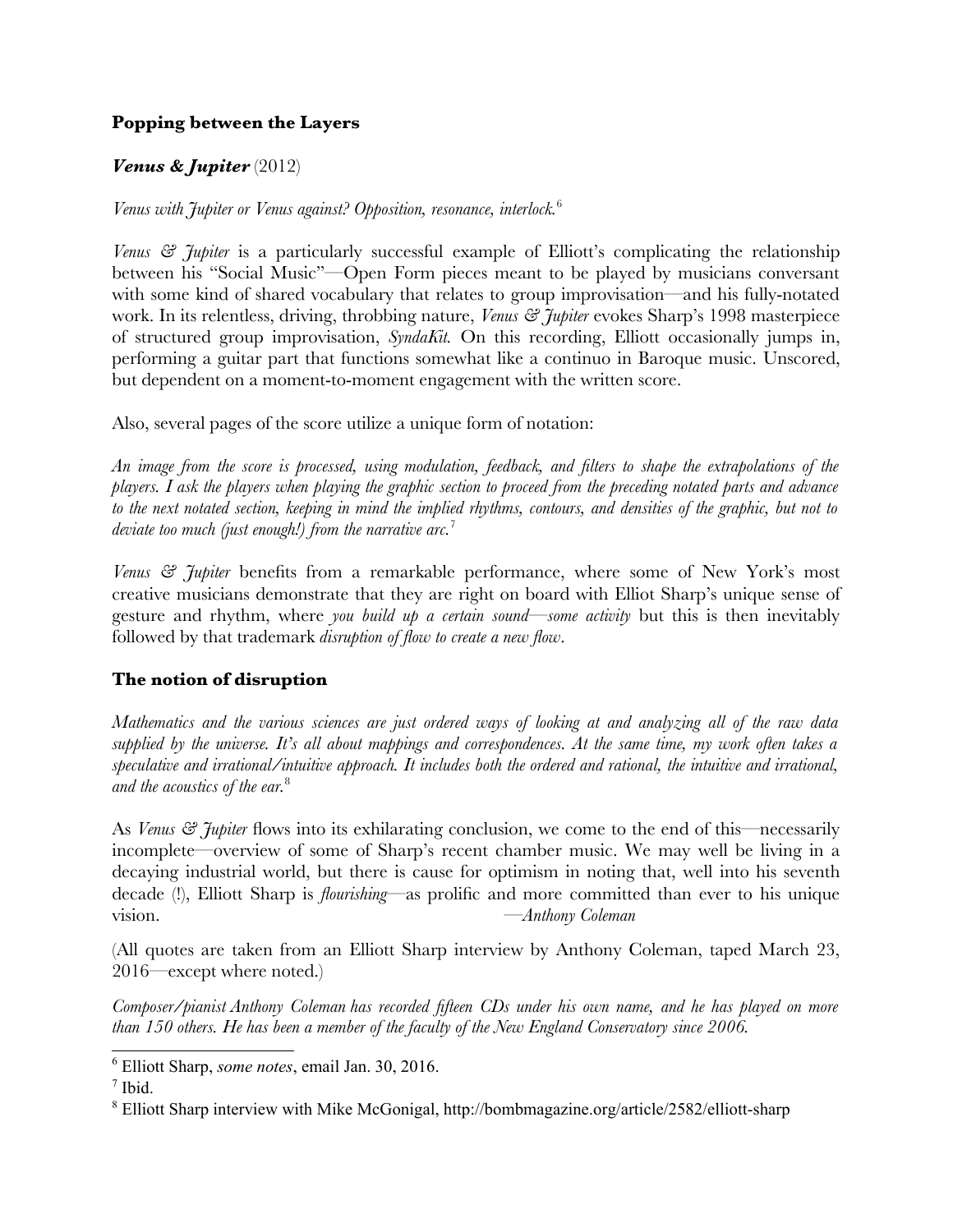**Elliott Sharp** (born 1951) leads the projects SysOrk, Orchestra Carbon, Terraplane, and Tectonics and has pioneered the use of fractal geometry, chaos theory, and genetics in musical composition and interaction. Sharp's opera *Port Bou* premiered in October 2014 at Issue Project Room and his suite *Tribute:MLK Berlin '64* opened the 2014 Berlin Jazz Festival. His *Storm of the Eye* appears on violinist Hilary Hahn's 2014 Grammy-winning album *In 27 Pieces* and *Turing Test* for the Neue Vocalsölisten Stuttgart was premiered at the Venice Biennale in 2012. Issue Project Room commissioned him to compose *Occam's Razor* for double string-quartet for his birthday marathon *E# @ 60* in 2011. In 2010, Sharp directed, wrote, and composed *About Us*, a sci-fi opera for all-teenage performers at the Bayerische Staatsoper in Munich. He has been featured at such festivals as New Music Stockholm, Darmstadt, Donaueschingen, and Au Printemps. Sharp is the subject of the documentary film *Doing the Don't*.

Sharp was awarded the Berlin Prize for Music Composition for 2015, a Guggenheim Fellowship in 2014, and a Fellowship from the Center for Transformative Media in 2014. In 2015, he was awarded the Jahrespreis from der Deutscher Schallplatten Kritiks for *Terraplane:4AM Always*, and the Preis in 2008 for the solo CD *Concert In Dachau* and in 2004 for the orchestral CD *Racing Hearts, Tessalation Row, Calling.* In 2003, he received a Fellowship from the Foundation For Contemporary Art.

His many collaborators have included Radio-Sinfonie Frankfurt, Debbie Harry, Ensemble Modern, *qawaali* singer Nusrat Fateh Ali Khan, blues legends Hubert Sumlin and Pops Staples, Cecil Taylor, multimedia artist Christian Marclay, and Bachir Attar, leader of the Master Musicians of Jahjouka. Sharp's audio installations include *Fluvial*, a multi-channel audiowork; *Chromatine*, an interactive string sculpture; and *Tag*, an interactive audiowork. *Cryptid Fragments* was included in the Bitstreams show at the Whitney Museum, 2001.

Comprising violinists Christopher Otto and Ari Streisfeld, violist John Pickford Richards, and cellist Kevin McFarland, **JACK** is focused on new work, leading them to collaborate with composers John Luther Adams, Chaya Czernowin, Caroline Shaw, Helmut Lachenmann, and Steve Reich. Upcoming and recent premieres include works by Cenk Ergün, Roger Reynolds, and Georg Friedrich Haas. The recipient of New Music USA's Trailblazer Award and the CMA/ASCAP Award for Adventurous Programming, JACK has performed to critical acclaim at Carnegie Hall, IRCAM, Kölner Philharmonie, the Lucerne Festival, La Biennale di Venezia, Suntory Hall, Bali Arts Festival, Festival Internacional Cervatino, and Teatro Colón.

New York City–based **New Thread Quartet** was formed with the mission to develop and perform impactful new music for the saxophone. In four seasons, the quartet has commissioned and premiered fourteen new works by such composers as Richard Carrick, Ben Hjertmann, and Kathryn Salfelder, with upcoming commissions from Scott Wollschleger, Ryan Pratt, and Max Grafe. Comprised of Geoffrey Landman, Kristen McKeon, Erin Rogers, and Zach Herchen, New Thread has performed at Carnegie Hall, Dance Theatre of Harlem, the Bang on a Can Summer Festival Benefit, and Monadnock Music, and has performed or recorded more than thirty important works for saxophone quartet.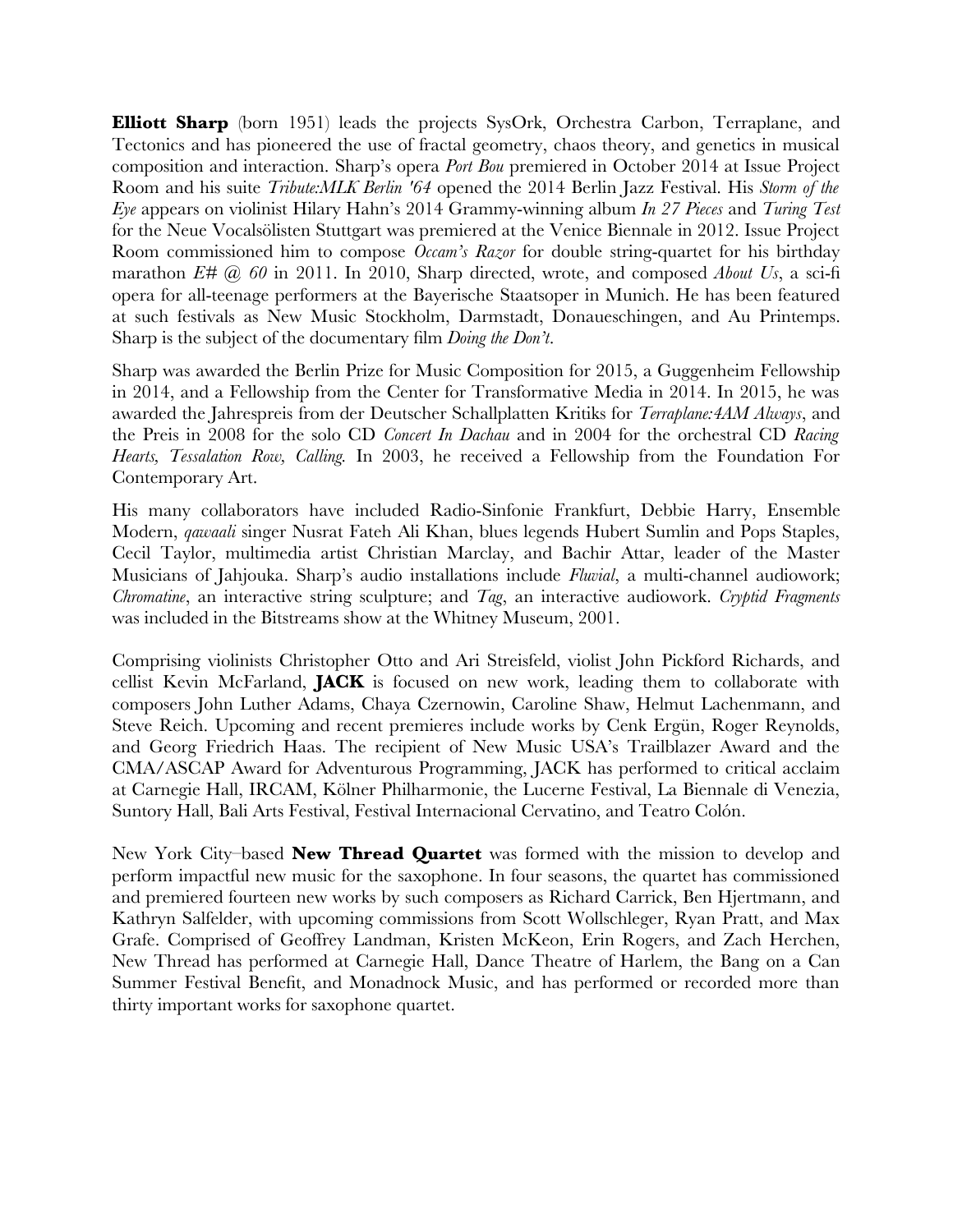Winner of the 2015 CMA/ASCAP Award for Adventuresome Programming, **Either/Or** is a flexible chamber ensemble based in New York City that presents new and recent chamber music informed equally by American Experimentalism and European avant-garde practice, with special emphasis on artists outside the mainstream and on works exploring nontraditional ensemble formations. Directors Richard Carrick (conductor/piano) and David Shively (percussion/cimbalom) curate its programming and draw on a collective of seventeen soloists and guests to realize each project. Since its founding in 2004, Either/Or has premiered more than a hundred works and recorded for labels such as New Focus, New World, Starkland, and Sterling Classics.

**Rachel Golub** is a violinist, vocalist, string arranger, and session player performing with artists ranging from Sting and Lady Gaga to Jay-Z, Iggy Pop, Andrea Bocelli, and Suzanne Vega. As an arranger and session artist, her performances can be heard on recordings with Ryuchi Sakamoto, Nancy Magarill, and many others. She also appears on forthcoming records from James Taylor, Billy Porter, Ute Lemper, and Roger Waters. Rachel plays with the Orchestra of St. Luke's, The Metropolitan Opera, and the SEM Ensemble, and other symphonic engagements range from *Star Wars in Concert* to Pierre Huyghe's Antarctic orchestra for *The Journey That Wasn't*.

**Jenny Lin**'s orchestral engagements have included the American Symphony Orchestra, the NDR and SWR orchestras, and Orchestra Sinfonica Nazionale della RAI. Her concerts have taken her to Carnegie Hall, Avery Fisher Hall, the Kennedy Center, MoMA, and the National Gallery of Art, and such festivals as Mostly Mozart, BAM's Next Wave, Spoleto/USA, and Kings Place London. Her discography includes more than thirty recordings on Steinway & Sons, Hänssler Classic, eOne, BIS, New World, and Albany Records. Born in Taiwan and raised in Austria, she studied at the Hochschule für Musik in Vienna, Peabody Conservatory, and the Fondazione Internazionale per il pianoforte in Como, Italy.

Clarinetist **Joshua Rubin** is a founding member and the co-Artistic Director of the International Contemporary Ensemble (ICE). He has worked closely with many of the prominent composers of our time, including George Crumb, John Adams, George Lewis, Kaija Saariaho, Magnus Lindberg, and Mario Davidovsky. Recently he has been featured as a soloist with the Seattle Symphony, at the Ojai Music Festival, the Mostly Mozart Festival at Lincoln Center, and in engagements with the Nagoya Philharmonic Orchestra and the Saint Paul Chamber Orchestra. He has also given solo performances of new music in New York, Chicago, Los Angeles, São Paulo, Rome, and Berlin.

SELECTED DISCOGRAPHY *The Boreal*. Starkland ST-222. *Terraplane:4AM Always*. Yellowbird YEB 7743-2. *Momentum Anomaly*. New Atlantis NA-CD-006. *The Age of Carbon*. Intakt CD 188. *The Yahoo Trilogy*. zOaR ZCD026. *Octal: Books I–III*. Clean Feed CFG002CD/ CFG004CD/CFG008CD.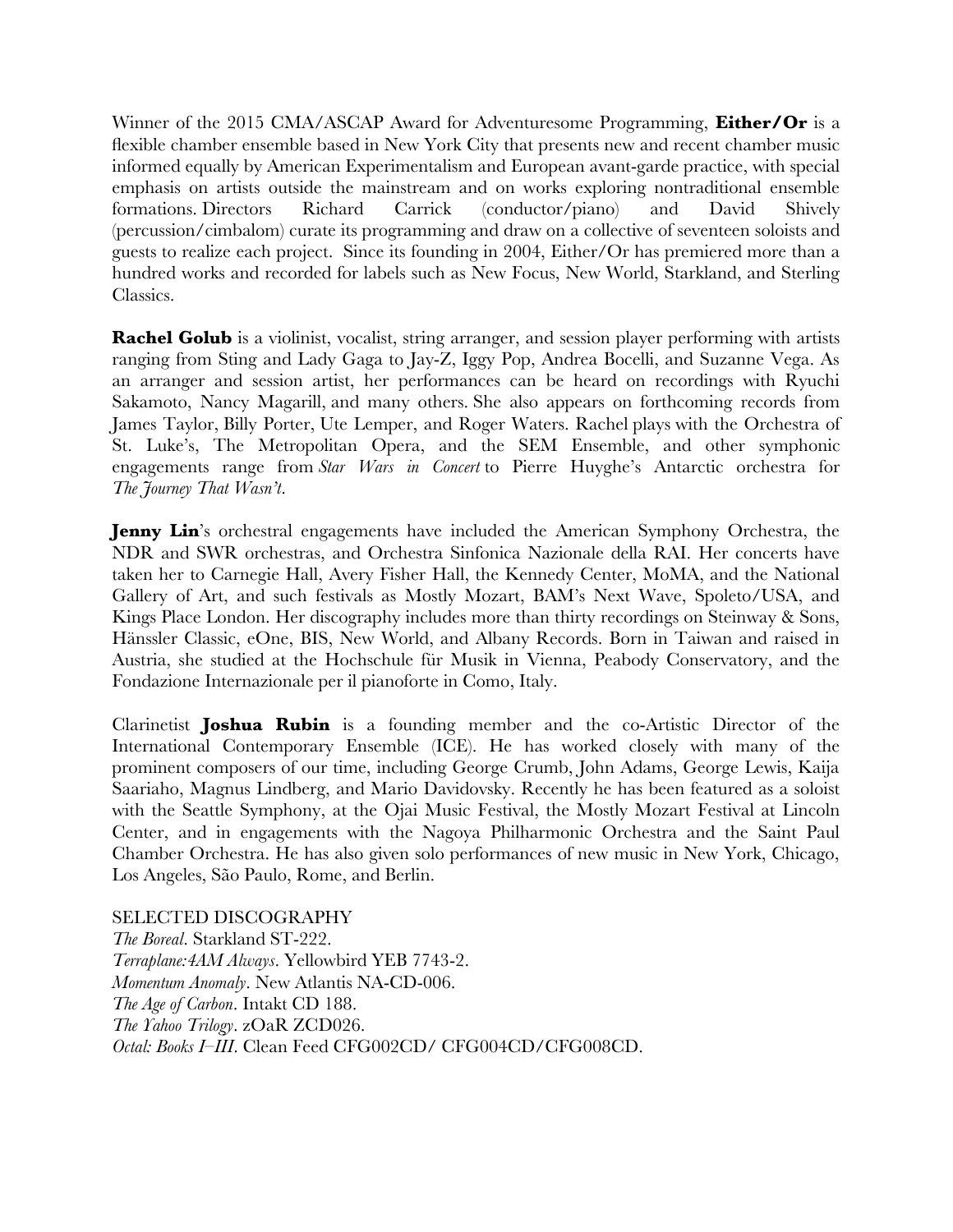Produced and engineered by Judith Sherman (except *Venus & Jupiter*) Assistant engineer: Jeanne Velonis (except *Venus & Jupiter*) *Venus & Jupiter* recorded by Bob Bellerue; produced and mixed by Elliott Sharp. *Homage Leroy Jenkins* and *Approaching the Arches of Corti* were recorded on September 1, 2015, and *Tranzience* was recorded on December 14, 2015, all at the Academy of Arts & Letters, New York City. *Venus & Jupiter* was recorded in performance on April 27, 2012 at The Kitchen, New York City. Digital mastering: Paul Zinman, SoundByte Productions Inc., NYC Front and back cover photos: Elliott Sharp Design: Bob Defrin Design, Inc.

Piano provided by Steinway & Sons (*Homage Leroy Jenkins*)

All compositions published by zOaR Music—BMI

#### **This recording was made possible by a grant from the Francis Goelet Charitable Lead Trust.**

Special thanks to Judith Sherman, Anthony Coleman, Paul Tai, Jim Staley, Tom Steenland, all of the musicians, Lila, Kai, and Janene.

#### FOR NEW WORLD RECORDS:

Lisa Kahlden, President; Paul M. Tai, Vice-President, Director of Artists and Repertory; Paul Herzman, Production Associate.

ANTHOLOGY OF RECORDED MUSIC, INC., BOARD OF TRUSTEES: Herman Krawitz, Chairman; Amy Beal; Thomas Teige Carroll; Robert Clarida; Emanuel Gerard; Lisa Kahlden; Fred Lerdahl; Larry Polansky; Paul M. Tai.

Francis Goelet (1926–1998), *In Memoriam*

For a complete catalog, including liner notes, visit our Web site: www.newworldrecords.org. New World Records, 20 Jay Street, Suite 1001, Brooklyn, NY 11201 Tel (212) 290-1680 Fax (646) 224-9638 E-mail: info@newworldrecords.org ℗ & © 2016 Anthology of Recorded Music, Inc. All rights reserved. Printed in U.S.A.

### **NO PART OF THIS RECORDING MAY BE COPIED OR REPRODUCED WITHOUT WRITTEN PERMISSION OF A.R.M., INC.**